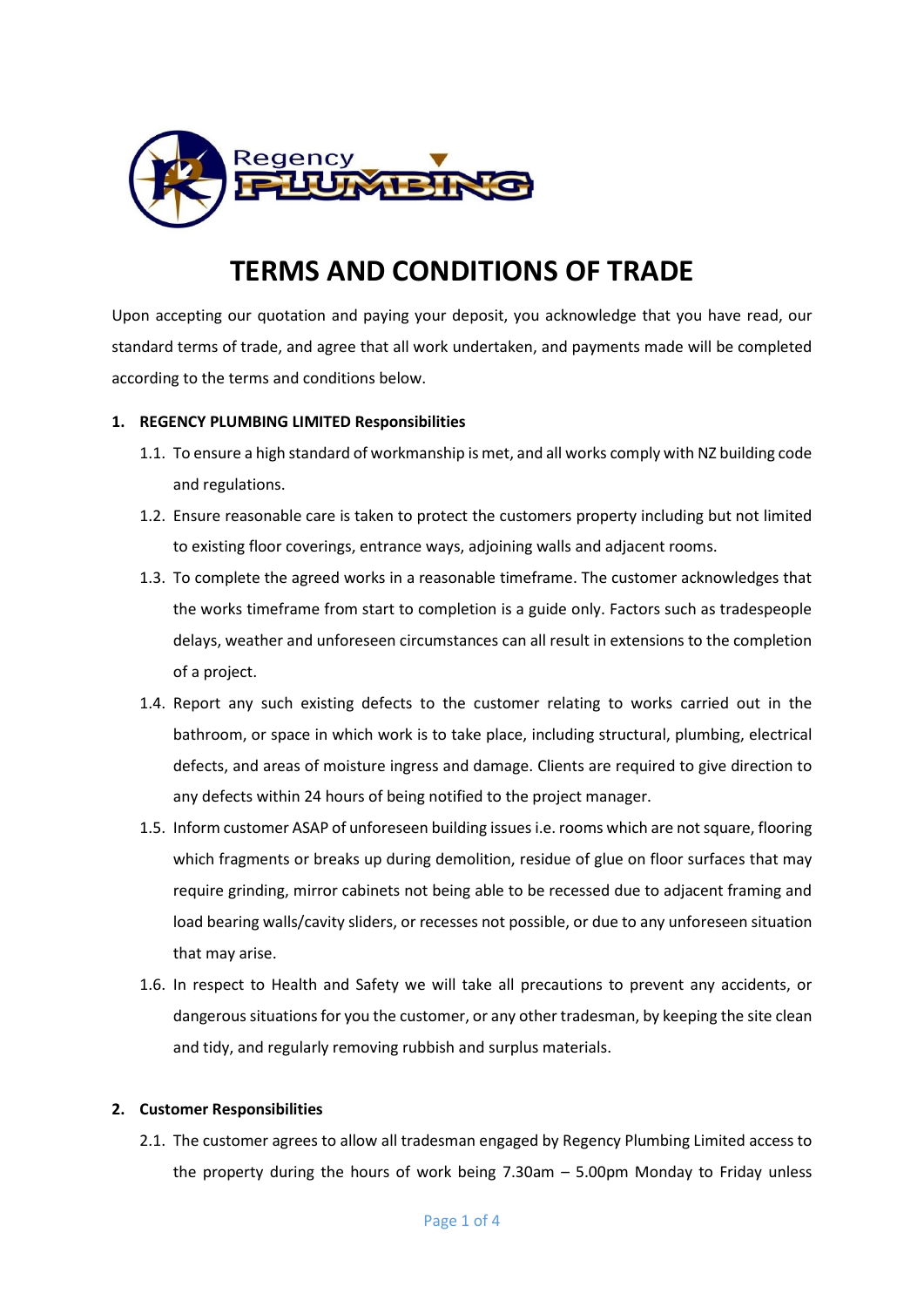otherwise agreed. If weekend access is required or requested, then the home owner will be notified at least 24 hours in advance.

- 2.2. All unforeseen defects at the time of consultation, and not allowed for within the agreed contract between Regency Plumbing Limited and the customer relating to any timbers, structural walls, walls not level or out of plumb, rooms which are not square, timber flooring which requires replacement, floor grinding, improper plumbing or electrical, or any areas of moisture ingress and damage shall be repaired at the customers discretion and expense. Unforeseen defects may require an extension to the projects overall time frame depending on the severity of the defect and works required to remedy it/ them.
- 2.3. Additional work undertaken as per instruction of the customer which is not inclusive in this contract price will be charged as a variation to the original contract and is payable immediately on receipt of invoice. The customer also acknowledges that any variation to the original contract may result in an extension to the overall completion date.
- 2.4. No responsibility will be accepted by Regency Plumbing Limited for any damage to wall linings to adjoining surfaces of walls that are being worked on in adjacent rooms. Note: repairs of adjacent walls can be fixed with variation to a stage of under coat. Not finish coat paint/wall paper. This contract does not allow for any redecorating (including plastering, painting, tiling, carpeting etc.) external to the bathroom unless otherwise stipulated in the description of works.
- 2.5. All permits, consents etc. required as per the Building Act Amendment 2008 from local body governments are the sole responsibility of the client (including costs).
- 2.6. Due to the nature of the work we do and especially a renovation, there may be dust and paint fumes present from time to time. All reasonable care is taken to minimise this however it is sometimes unavoidable. Where possible the customer will be notified of possible irritants.
- 2.7. Customers are not permitted to enter the construction area unless supervised by the project manager. If clients enter without supervision they enter at their own risk.
- 2.8. Customers agree to take all practicable steps to ensure their own health and safety through out the project and cooperate in implementing our health and safety environmental policies.

### **3. Payment**

- 3.1. Payment terms and conditions are strictly as below unless otherwise agreed upon in writing by both parties.
- 3.2. An initial deposit of 50% of the total contract price is to be paid upon acceptance of this contract.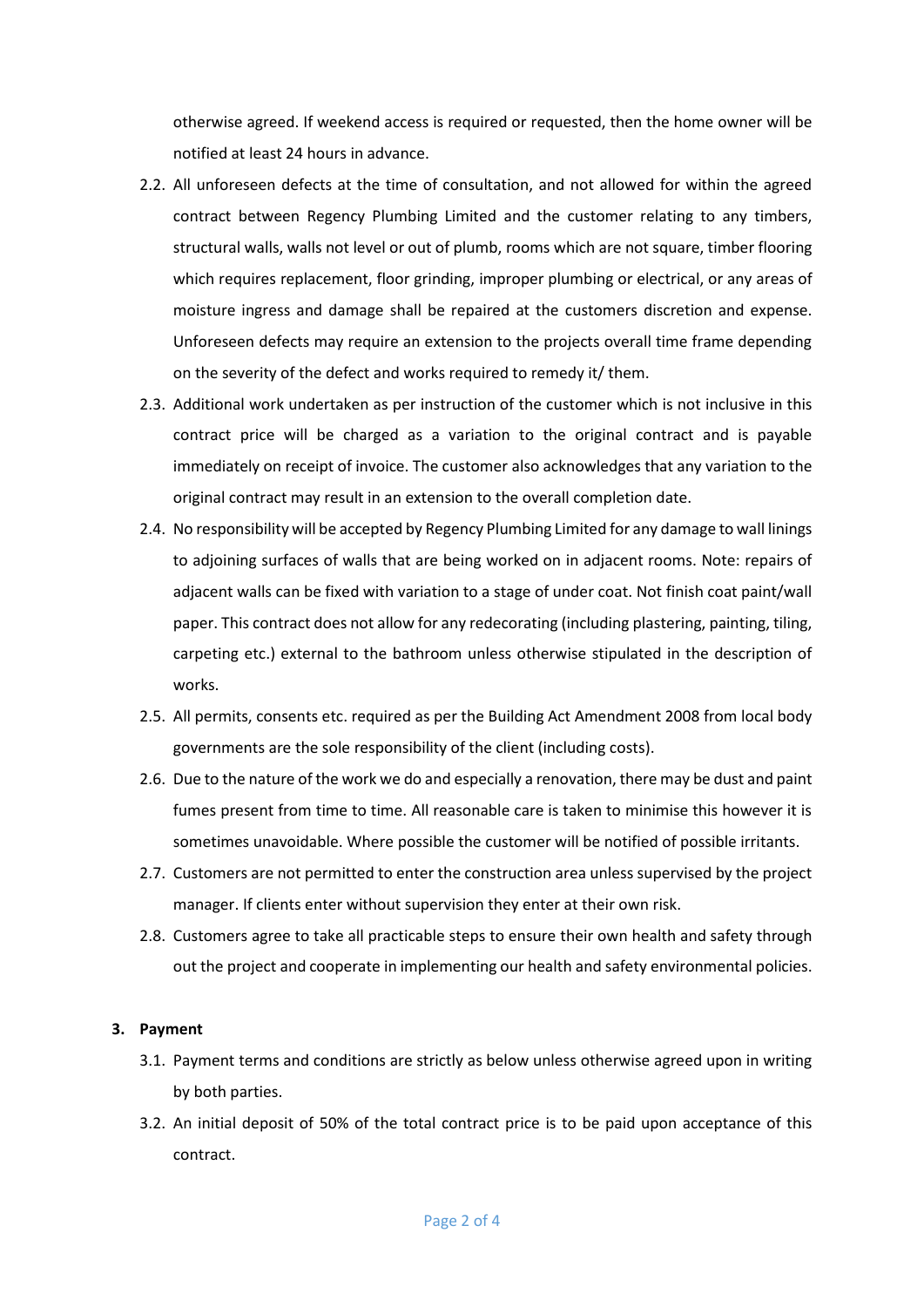- 3.3. And a final payment of 50% is due immediately upon completion of the works.
- 3.4. All invoices for additional work undertaken including but not limited to any variation of contract shall be paid immediately upon completion of the works.
- 3.5. Any payments not received by Regency Plumbing Limited by the due date may accrue interest at a rate of 14.0% per annum calculated daily.
- 3.6. The due date referred to in 3.5 will be as documented on the actual invoice for that claim.

#### **4. Warranty**

- 4.1. Regency Plumbing Limited offer a full twelve (12) month warranty on all workmanship from all trades engaged by us during the time of agreed works. trades engaged by us during the time of agreed works.
- 4.2. Once the agreed works are completed any warranty claim on workmanship shall be acknowledged and assessed by Regency Plumbing Limited, and any resolution shall then be honoured by Regency Plumbing Limited in a reasonable time frame.
- 4.3. Any warranty claims specifically in relation to products supplied by Regency Plumbing Limited shall be directed to the manufacturer who will action a service request.
- 4.4. Any products supplied by Regency Plumbing Limited will carry the manufacturers warranty for that product.
- 4.5. The warranty will not cover, any damage or defect caused by:
	- 4.5.1.Failure on the part of the customer to properly maintain goods or,
	- 4.5.2.Failure on the part of the customer to not follow instructions given by Regency Plumbing Limited or,
	- 4.5.3.The continued use of any goods after any defect became apparent to a reasonably prudent operator or,
	- 4.5.4.Fair wear and tear or,
	- 4.5.5.If anything is altered without consent of Regency Plumbing Limited.
- 4.6. Any warranty offered is not valid until all payments are received in full by Regency Plumbing Limited.
- 4.7. Regency Plumbing Limited will accept no responsibility for defective workmanship or materials existing prior to the agreed works being undertaken.

# **5. Security**

5.1. All products and materials remain the property of Regency Plumbing Limited until all payments are received in full, including variations of contract.